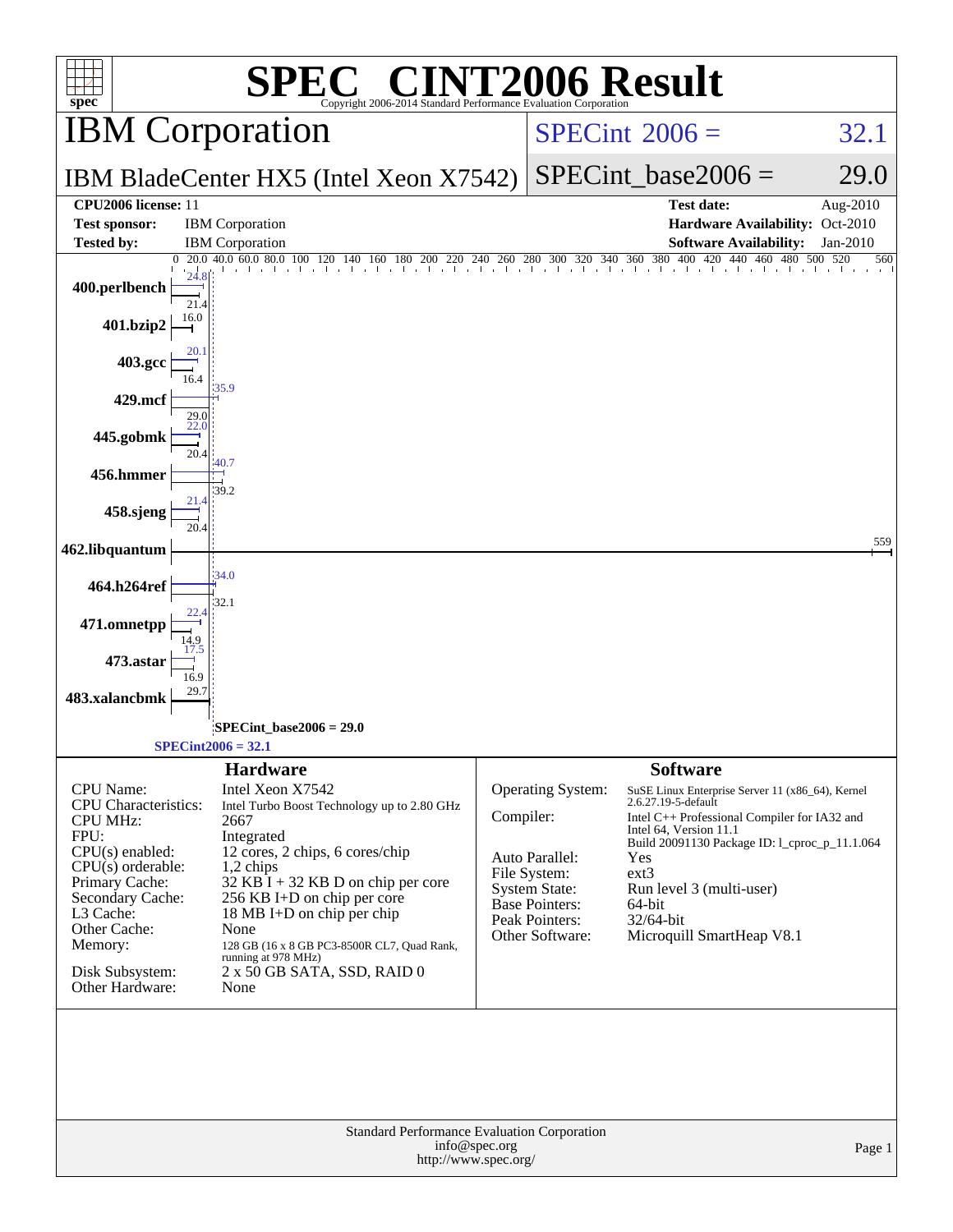

# IBM Corporation

## $SPECint2006 = 32.1$  $SPECint2006 = 32.1$

IBM BladeCenter HX5 (Intel Xeon X7542)  $SPECTnt\_base2006 = 29.0$ 

#### **[CPU2006 license:](http://www.spec.org/auto/cpu2006/Docs/result-fields.html#CPU2006license)** 11 **[Test date:](http://www.spec.org/auto/cpu2006/Docs/result-fields.html#Testdate)** Aug-2010

**[Test sponsor:](http://www.spec.org/auto/cpu2006/Docs/result-fields.html#Testsponsor)** IBM Corporation **[Hardware Availability:](http://www.spec.org/auto/cpu2006/Docs/result-fields.html#HardwareAvailability)** Oct-2010 **[Tested by:](http://www.spec.org/auto/cpu2006/Docs/result-fields.html#Testedby)** IBM Corporation **[Software Availability:](http://www.spec.org/auto/cpu2006/Docs/result-fields.html#SoftwareAvailability)** Jan-2010

#### **[Results Table](http://www.spec.org/auto/cpu2006/Docs/result-fields.html#ResultsTable)**

|                  | <b>Base</b>    |              |                |       |                | <b>Peak</b> |                |              |                |              |                |              |
|------------------|----------------|--------------|----------------|-------|----------------|-------------|----------------|--------------|----------------|--------------|----------------|--------------|
| <b>Benchmark</b> | <b>Seconds</b> | <b>Ratio</b> | <b>Seconds</b> | Ratio | <b>Seconds</b> | Ratio       | <b>Seconds</b> | <b>Ratio</b> | <b>Seconds</b> | <b>Ratio</b> | <b>Seconds</b> | <b>Ratio</b> |
| 400.perlbench    | 457            | 21.4         | 458            | 21.4  | 462            | 21.2        | <u>394</u>     | 24.8         | 394            | 24.8         | 393            | 24.8         |
| 401.bzip2        | 608            | 15.9         | 602            | 16.0  | 602            | 16.0        | 608            | 15.9         | 602            | 16.0         | 602            | <b>16.0</b>  |
| $403.\text{gcc}$ | 493            | 16.3         | <u>491</u>     | 16.4  | 491            | 16.4        | 401            | 20.1         | 405            | 19.9         | 400            | 20.1         |
| $429$ .mcf       | 315            | 29.0         | 315            | 28.9  | 314            | 29.0        | 255            | 35.8         | 252            | 36.2         | 254            | 35.9         |
| $445$ .gobmk     | 514            | 20.4         | 516            | 20.3  | 515            | 20.4        | 478            | 22.0         | 488            | 21.5         | 478            | 22.0         |
| $ 456$ .hmmer    | 237            | 39.4         | 239            | 39.1  | 238            | 39.2        | 229            | 40.7         | 229            | 40.7         | 229            | 40.7         |
| $458$ .sjeng     | 592            | 20.4         | 590            | 20.5  | 592            | 20.4        | 566            | 21.4         | 565            | 21.4         | 565            | 21.4         |
| 462.libquantum   | 37.1           | 559          | 37.1           | 559   | 38.1           | 544         | 37.1           | 559          | 37.1           | 559          | 38.1           | 544          |
| 464.h264ref      | 689            | 32.1         | 690            | 32.1  | 688            | 32.2        | 651            | 34.0         | 650            | 34.0         | 652            | 33.9         |
| 471.omnetpp      | 417            | 15.0         | 419            | 14.9  | 423            | 14.8        | 279            | 22.4         | 279            | 22.4         | 283            | 22.1         |
| $473$ . astar    | 414            | 16.9         | 413            | 17.0  | 419            | 16.8        | 399            | 17.6         | 405            | 17.3         | 400            | 17.5         |
| 483.xalancbmk    | 232            | 29.7         | 231            | 29.9  | 237            | 29.2        | 232            | 29.7         | 231            | 29.9         | 237            | 29.2         |

Results appear in the [order in which they were run.](http://www.spec.org/auto/cpu2006/Docs/result-fields.html#RunOrder) Bold underlined text [indicates a median measurement.](http://www.spec.org/auto/cpu2006/Docs/result-fields.html#Median)

### **[Operating System Notes](http://www.spec.org/auto/cpu2006/Docs/result-fields.html#OperatingSystemNotes)**

echo 1 > /proc/sys/vm/zone\_reclaim\_mode

#### **[Platform Notes](http://www.spec.org/auto/cpu2006/Docs/result-fields.html#PlatformNotes)**

Turbo Boost set to Traditional

#### **[General Notes](http://www.spec.org/auto/cpu2006/Docs/result-fields.html#GeneralNotes)**

 'ulimit -s unlimited' was used to set the stack size to unlimited prior to run Binaries were compiled on SLES 10 with Binutils 2.18.50.0.7.20080502 OMP\_NUM\_THREADS set to number of cores KMP\_AFFINITY set to granularity=fine,scatter

# **[Base Compiler Invocation](http://www.spec.org/auto/cpu2006/Docs/result-fields.html#BaseCompilerInvocation)**

[C benchmarks](http://www.spec.org/auto/cpu2006/Docs/result-fields.html#Cbenchmarks): [icc -m64](http://www.spec.org/cpu2006/results/res2010q3/cpu2006-20100831-13138.flags.html#user_CCbase_intel_icc_64bit_f346026e86af2a669e726fe758c88044)

[C++ benchmarks:](http://www.spec.org/auto/cpu2006/Docs/result-fields.html#CXXbenchmarks) [icpc -m64](http://www.spec.org/cpu2006/results/res2010q3/cpu2006-20100831-13138.flags.html#user_CXXbase_intel_icpc_64bit_fc66a5337ce925472a5c54ad6a0de310)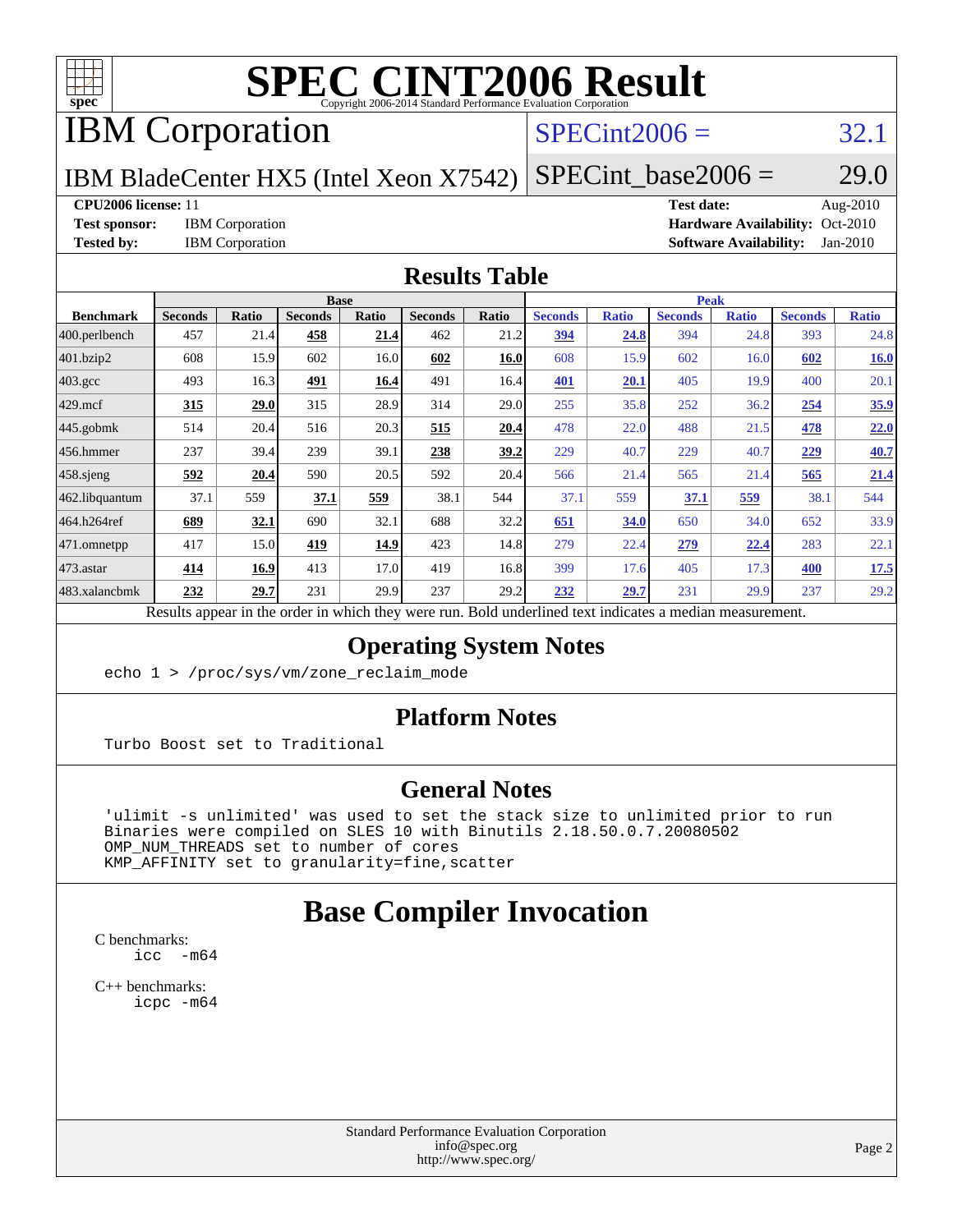

IBM Corporation

 $SPECint2006 = 32.1$  $SPECint2006 = 32.1$ 

IBM BladeCenter HX5 (Intel Xeon X7542) SPECint base2006 =  $29.0$ 

**[Test sponsor:](http://www.spec.org/auto/cpu2006/Docs/result-fields.html#Testsponsor)** IBM Corporation **[Hardware Availability:](http://www.spec.org/auto/cpu2006/Docs/result-fields.html#HardwareAvailability)** Oct-2010

**[CPU2006 license:](http://www.spec.org/auto/cpu2006/Docs/result-fields.html#CPU2006license)** 11 **[Test date:](http://www.spec.org/auto/cpu2006/Docs/result-fields.html#Testdate)** Aug-2010 **[Tested by:](http://www.spec.org/auto/cpu2006/Docs/result-fields.html#Testedby)** IBM Corporation **[Software Availability:](http://www.spec.org/auto/cpu2006/Docs/result-fields.html#SoftwareAvailability)** Jan-2010

## **[Base Portability Flags](http://www.spec.org/auto/cpu2006/Docs/result-fields.html#BasePortabilityFlags)**

 400.perlbench: [-DSPEC\\_CPU\\_LP64](http://www.spec.org/cpu2006/results/res2010q3/cpu2006-20100831-13138.flags.html#b400.perlbench_basePORTABILITY_DSPEC_CPU_LP64) [-DSPEC\\_CPU\\_LINUX\\_X64](http://www.spec.org/cpu2006/results/res2010q3/cpu2006-20100831-13138.flags.html#b400.perlbench_baseCPORTABILITY_DSPEC_CPU_LINUX_X64) 401.bzip2: [-DSPEC\\_CPU\\_LP64](http://www.spec.org/cpu2006/results/res2010q3/cpu2006-20100831-13138.flags.html#suite_basePORTABILITY401_bzip2_DSPEC_CPU_LP64) 403.gcc: [-DSPEC\\_CPU\\_LP64](http://www.spec.org/cpu2006/results/res2010q3/cpu2006-20100831-13138.flags.html#suite_basePORTABILITY403_gcc_DSPEC_CPU_LP64) 429.mcf: [-DSPEC\\_CPU\\_LP64](http://www.spec.org/cpu2006/results/res2010q3/cpu2006-20100831-13138.flags.html#suite_basePORTABILITY429_mcf_DSPEC_CPU_LP64) 445.gobmk: [-DSPEC\\_CPU\\_LP64](http://www.spec.org/cpu2006/results/res2010q3/cpu2006-20100831-13138.flags.html#suite_basePORTABILITY445_gobmk_DSPEC_CPU_LP64) 456.hmmer: [-DSPEC\\_CPU\\_LP64](http://www.spec.org/cpu2006/results/res2010q3/cpu2006-20100831-13138.flags.html#suite_basePORTABILITY456_hmmer_DSPEC_CPU_LP64) 458.sjeng: [-DSPEC\\_CPU\\_LP64](http://www.spec.org/cpu2006/results/res2010q3/cpu2006-20100831-13138.flags.html#suite_basePORTABILITY458_sjeng_DSPEC_CPU_LP64) 462.libquantum: [-DSPEC\\_CPU\\_LP64](http://www.spec.org/cpu2006/results/res2010q3/cpu2006-20100831-13138.flags.html#suite_basePORTABILITY462_libquantum_DSPEC_CPU_LP64) [-DSPEC\\_CPU\\_LINUX](http://www.spec.org/cpu2006/results/res2010q3/cpu2006-20100831-13138.flags.html#b462.libquantum_baseCPORTABILITY_DSPEC_CPU_LINUX) 464.h264ref: [-DSPEC\\_CPU\\_LP64](http://www.spec.org/cpu2006/results/res2010q3/cpu2006-20100831-13138.flags.html#suite_basePORTABILITY464_h264ref_DSPEC_CPU_LP64) 471.omnetpp: [-DSPEC\\_CPU\\_LP64](http://www.spec.org/cpu2006/results/res2010q3/cpu2006-20100831-13138.flags.html#suite_basePORTABILITY471_omnetpp_DSPEC_CPU_LP64) 473.astar: [-DSPEC\\_CPU\\_LP64](http://www.spec.org/cpu2006/results/res2010q3/cpu2006-20100831-13138.flags.html#suite_basePORTABILITY473_astar_DSPEC_CPU_LP64) 483.xalancbmk: [-DSPEC\\_CPU\\_LP64](http://www.spec.org/cpu2006/results/res2010q3/cpu2006-20100831-13138.flags.html#suite_basePORTABILITY483_xalancbmk_DSPEC_CPU_LP64) [-DSPEC\\_CPU\\_LINUX](http://www.spec.org/cpu2006/results/res2010q3/cpu2006-20100831-13138.flags.html#b483.xalancbmk_baseCXXPORTABILITY_DSPEC_CPU_LINUX)

### **[Base Optimization Flags](http://www.spec.org/auto/cpu2006/Docs/result-fields.html#BaseOptimizationFlags)**

[C benchmarks](http://www.spec.org/auto/cpu2006/Docs/result-fields.html#Cbenchmarks):

[-xSSE4.2](http://www.spec.org/cpu2006/results/res2010q3/cpu2006-20100831-13138.flags.html#user_CCbase_f-xSSE42_f91528193cf0b216347adb8b939d4107) [-ipo](http://www.spec.org/cpu2006/results/res2010q3/cpu2006-20100831-13138.flags.html#user_CCbase_f-ipo) [-O3](http://www.spec.org/cpu2006/results/res2010q3/cpu2006-20100831-13138.flags.html#user_CCbase_f-O3) [-no-prec-div](http://www.spec.org/cpu2006/results/res2010q3/cpu2006-20100831-13138.flags.html#user_CCbase_f-no-prec-div) [-static](http://www.spec.org/cpu2006/results/res2010q3/cpu2006-20100831-13138.flags.html#user_CCbase_f-static) [-parallel](http://www.spec.org/cpu2006/results/res2010q3/cpu2006-20100831-13138.flags.html#user_CCbase_f-parallel) [-opt-prefetch](http://www.spec.org/cpu2006/results/res2010q3/cpu2006-20100831-13138.flags.html#user_CCbase_f-opt-prefetch)

[C++ benchmarks:](http://www.spec.org/auto/cpu2006/Docs/result-fields.html#CXXbenchmarks)

[-xSSE4.2](http://www.spec.org/cpu2006/results/res2010q3/cpu2006-20100831-13138.flags.html#user_CXXbase_f-xSSE42_f91528193cf0b216347adb8b939d4107) [-ipo](http://www.spec.org/cpu2006/results/res2010q3/cpu2006-20100831-13138.flags.html#user_CXXbase_f-ipo) [-O3](http://www.spec.org/cpu2006/results/res2010q3/cpu2006-20100831-13138.flags.html#user_CXXbase_f-O3) [-no-prec-div](http://www.spec.org/cpu2006/results/res2010q3/cpu2006-20100831-13138.flags.html#user_CXXbase_f-no-prec-div) [-opt-prefetch](http://www.spec.org/cpu2006/results/res2010q3/cpu2006-20100831-13138.flags.html#user_CXXbase_f-opt-prefetch) [-Wl,-z,muldefs](http://www.spec.org/cpu2006/results/res2010q3/cpu2006-20100831-13138.flags.html#user_CXXbase_link_force_multiple1_74079c344b956b9658436fd1b6dd3a8a) [-L/home/cmplr/usr3/alrahate/cpu2006.1.1.ic11.1/libic11.1-64bit -lsmartheap64](http://www.spec.org/cpu2006/results/res2010q3/cpu2006-20100831-13138.flags.html#user_CXXbase_SmartHeap64_e2306cda84805d1ab360117a79ff779c)

### **[Base Other Flags](http://www.spec.org/auto/cpu2006/Docs/result-fields.html#BaseOtherFlags)**

[C benchmarks](http://www.spec.org/auto/cpu2006/Docs/result-fields.html#Cbenchmarks):

403.gcc: [-Dalloca=\\_alloca](http://www.spec.org/cpu2006/results/res2010q3/cpu2006-20100831-13138.flags.html#b403.gcc_baseEXTRA_CFLAGS_Dalloca_be3056838c12de2578596ca5467af7f3)

# **[Peak Compiler Invocation](http://www.spec.org/auto/cpu2006/Docs/result-fields.html#PeakCompilerInvocation)**

[C benchmarks \(except as noted below\)](http://www.spec.org/auto/cpu2006/Docs/result-fields.html#Cbenchmarksexceptasnotedbelow):

icc  $-m64$ 

400.perlbench: [icc -m32](http://www.spec.org/cpu2006/results/res2010q3/cpu2006-20100831-13138.flags.html#user_peakCCLD400_perlbench_intel_icc_32bit_a6a621f8d50482236b970c6ac5f55f93)

429.mcf: [icc -m32](http://www.spec.org/cpu2006/results/res2010q3/cpu2006-20100831-13138.flags.html#user_peakCCLD429_mcf_intel_icc_32bit_a6a621f8d50482236b970c6ac5f55f93)

445.gobmk: [icc -m32](http://www.spec.org/cpu2006/results/res2010q3/cpu2006-20100831-13138.flags.html#user_peakCCLD445_gobmk_intel_icc_32bit_a6a621f8d50482236b970c6ac5f55f93)

464.h264ref: [icc -m32](http://www.spec.org/cpu2006/results/res2010q3/cpu2006-20100831-13138.flags.html#user_peakCCLD464_h264ref_intel_icc_32bit_a6a621f8d50482236b970c6ac5f55f93)

[C++ benchmarks \(except as noted below\):](http://www.spec.org/auto/cpu2006/Docs/result-fields.html#CXXbenchmarksexceptasnotedbelow) [icpc -m64](http://www.spec.org/cpu2006/results/res2010q3/cpu2006-20100831-13138.flags.html#user_CXXpeak_intel_icpc_64bit_fc66a5337ce925472a5c54ad6a0de310)

Continued on next page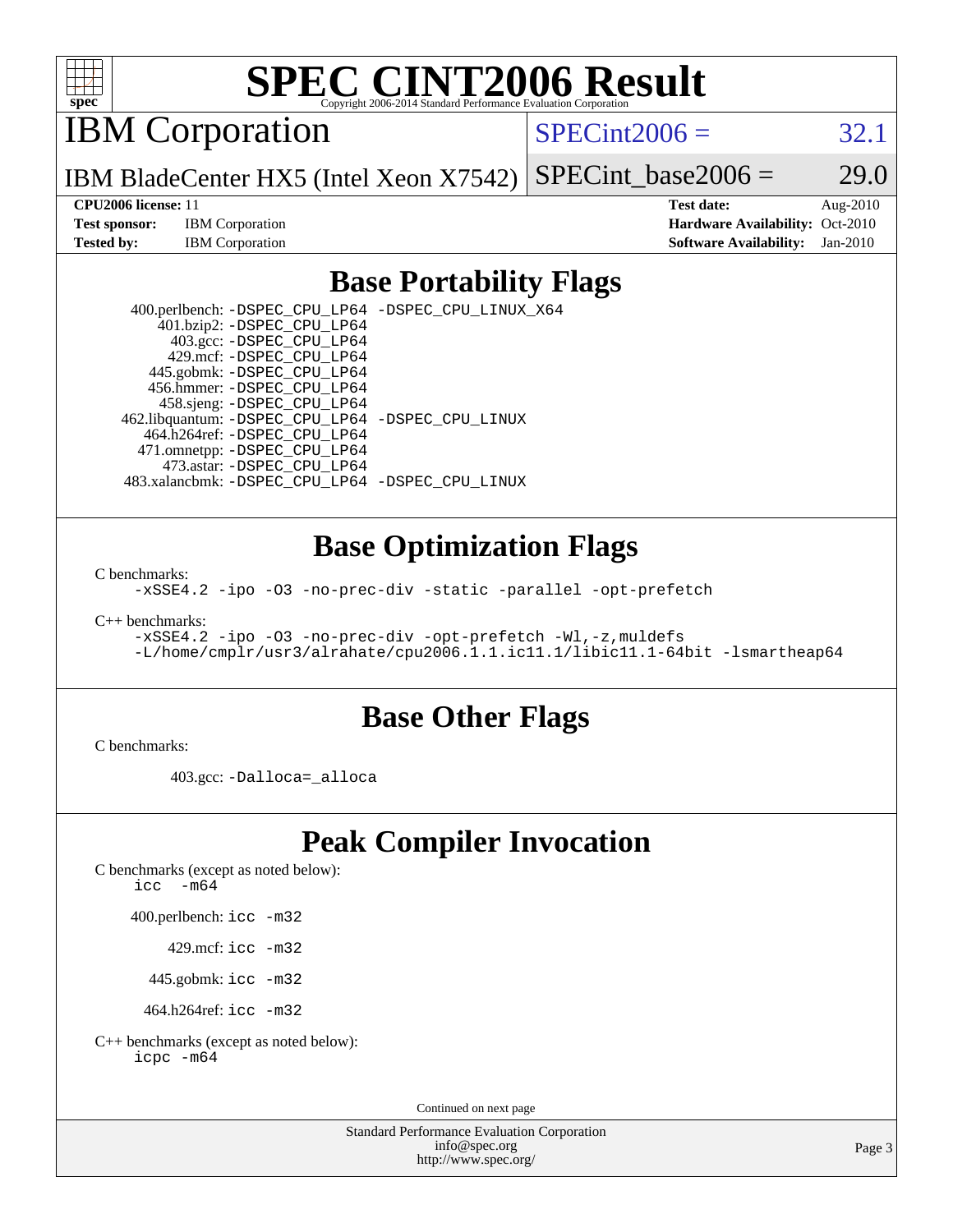

IBM Corporation

 $SPECint2006 = 32.1$  $SPECint2006 = 32.1$ 

IBM BladeCenter HX5 (Intel Xeon X7542) SPECint base2006 =  $29.0$ 

**[CPU2006 license:](http://www.spec.org/auto/cpu2006/Docs/result-fields.html#CPU2006license)** 11 **[Test date:](http://www.spec.org/auto/cpu2006/Docs/result-fields.html#Testdate)** Aug-2010 **[Test sponsor:](http://www.spec.org/auto/cpu2006/Docs/result-fields.html#Testsponsor)** IBM Corporation **[Hardware Availability:](http://www.spec.org/auto/cpu2006/Docs/result-fields.html#HardwareAvailability)** Oct-2010 **[Tested by:](http://www.spec.org/auto/cpu2006/Docs/result-fields.html#Testedby)** IBM Corporation **[Software Availability:](http://www.spec.org/auto/cpu2006/Docs/result-fields.html#SoftwareAvailability)** Jan-2010

# **[Peak Compiler Invocation \(Continued\)](http://www.spec.org/auto/cpu2006/Docs/result-fields.html#PeakCompilerInvocation)**

471.omnetpp: [icpc -m32](http://www.spec.org/cpu2006/results/res2010q3/cpu2006-20100831-13138.flags.html#user_peakCXXLD471_omnetpp_intel_icpc_32bit_4e5a5ef1a53fd332b3c49e69c3330699)

## **[Peak Portability Flags](http://www.spec.org/auto/cpu2006/Docs/result-fields.html#PeakPortabilityFlags)**

 400.perlbench: [-DSPEC\\_CPU\\_LINUX\\_IA32](http://www.spec.org/cpu2006/results/res2010q3/cpu2006-20100831-13138.flags.html#b400.perlbench_peakCPORTABILITY_DSPEC_CPU_LINUX_IA32) 401.bzip2: [-DSPEC\\_CPU\\_LP64](http://www.spec.org/cpu2006/results/res2010q3/cpu2006-20100831-13138.flags.html#suite_peakPORTABILITY401_bzip2_DSPEC_CPU_LP64)

 403.gcc: [-DSPEC\\_CPU\\_LP64](http://www.spec.org/cpu2006/results/res2010q3/cpu2006-20100831-13138.flags.html#suite_peakPORTABILITY403_gcc_DSPEC_CPU_LP64) 456.hmmer: [-DSPEC\\_CPU\\_LP64](http://www.spec.org/cpu2006/results/res2010q3/cpu2006-20100831-13138.flags.html#suite_peakPORTABILITY456_hmmer_DSPEC_CPU_LP64) 458.sjeng: [-DSPEC\\_CPU\\_LP64](http://www.spec.org/cpu2006/results/res2010q3/cpu2006-20100831-13138.flags.html#suite_peakPORTABILITY458_sjeng_DSPEC_CPU_LP64) 462.libquantum: [-DSPEC\\_CPU\\_LP64](http://www.spec.org/cpu2006/results/res2010q3/cpu2006-20100831-13138.flags.html#suite_peakPORTABILITY462_libquantum_DSPEC_CPU_LP64) [-DSPEC\\_CPU\\_LINUX](http://www.spec.org/cpu2006/results/res2010q3/cpu2006-20100831-13138.flags.html#b462.libquantum_peakCPORTABILITY_DSPEC_CPU_LINUX) 473.astar: [-DSPEC\\_CPU\\_LP64](http://www.spec.org/cpu2006/results/res2010q3/cpu2006-20100831-13138.flags.html#suite_peakPORTABILITY473_astar_DSPEC_CPU_LP64) 483.xalancbmk: [-DSPEC\\_CPU\\_LP64](http://www.spec.org/cpu2006/results/res2010q3/cpu2006-20100831-13138.flags.html#suite_peakPORTABILITY483_xalancbmk_DSPEC_CPU_LP64) [-DSPEC\\_CPU\\_LINUX](http://www.spec.org/cpu2006/results/res2010q3/cpu2006-20100831-13138.flags.html#b483.xalancbmk_peakCXXPORTABILITY_DSPEC_CPU_LINUX)

# **[Peak Optimization Flags](http://www.spec.org/auto/cpu2006/Docs/result-fields.html#PeakOptimizationFlags)**

[C benchmarks](http://www.spec.org/auto/cpu2006/Docs/result-fields.html#Cbenchmarks):

 400.perlbench: [-xSSE4.2](http://www.spec.org/cpu2006/results/res2010q3/cpu2006-20100831-13138.flags.html#user_peakPASS2_CFLAGSPASS2_LDCFLAGS400_perlbench_f-xSSE42_f91528193cf0b216347adb8b939d4107)(pass 2) [-prof-gen](http://www.spec.org/cpu2006/results/res2010q3/cpu2006-20100831-13138.flags.html#user_peakPASS1_CFLAGSPASS1_LDCFLAGS400_perlbench_prof_gen_e43856698f6ca7b7e442dfd80e94a8fc)(pass 1) [-ipo](http://www.spec.org/cpu2006/results/res2010q3/cpu2006-20100831-13138.flags.html#user_peakPASS2_CFLAGSPASS2_LDCFLAGS400_perlbench_f-ipo)(pass 2) [-O3](http://www.spec.org/cpu2006/results/res2010q3/cpu2006-20100831-13138.flags.html#user_peakPASS2_CFLAGSPASS2_LDCFLAGS400_perlbench_f-O3)(pass 2) [-no-prec-div](http://www.spec.org/cpu2006/results/res2010q3/cpu2006-20100831-13138.flags.html#user_peakPASS2_CFLAGSPASS2_LDCFLAGS400_perlbench_f-no-prec-div)(pass 2) [-static](http://www.spec.org/cpu2006/results/res2010q3/cpu2006-20100831-13138.flags.html#user_peakPASS2_CFLAGSPASS2_LDCFLAGS400_perlbench_f-static)(pass 2) [-prof-use](http://www.spec.org/cpu2006/results/res2010q3/cpu2006-20100831-13138.flags.html#user_peakPASS2_CFLAGSPASS2_LDCFLAGS400_perlbench_prof_use_bccf7792157ff70d64e32fe3e1250b55)(pass 2) [-ansi-alias](http://www.spec.org/cpu2006/results/res2010q3/cpu2006-20100831-13138.flags.html#user_peakCOPTIMIZE400_perlbench_f-ansi-alias) [-opt-prefetch](http://www.spec.org/cpu2006/results/res2010q3/cpu2006-20100831-13138.flags.html#user_peakCOPTIMIZE400_perlbench_f-opt-prefetch) 401.bzip2: basepeak = yes 403.gcc: [-xSSE4.2](http://www.spec.org/cpu2006/results/res2010q3/cpu2006-20100831-13138.flags.html#user_peakCOPTIMIZE403_gcc_f-xSSE42_f91528193cf0b216347adb8b939d4107) [-ipo](http://www.spec.org/cpu2006/results/res2010q3/cpu2006-20100831-13138.flags.html#user_peakCOPTIMIZE403_gcc_f-ipo) [-O3](http://www.spec.org/cpu2006/results/res2010q3/cpu2006-20100831-13138.flags.html#user_peakCOPTIMIZE403_gcc_f-O3) [-no-prec-div](http://www.spec.org/cpu2006/results/res2010q3/cpu2006-20100831-13138.flags.html#user_peakCOPTIMIZE403_gcc_f-no-prec-div) [-static](http://www.spec.org/cpu2006/results/res2010q3/cpu2006-20100831-13138.flags.html#user_peakCOPTIMIZE403_gcc_f-static) [-inline-calloc](http://www.spec.org/cpu2006/results/res2010q3/cpu2006-20100831-13138.flags.html#user_peakCOPTIMIZE403_gcc_f-inline-calloc) [-opt-malloc-options=3](http://www.spec.org/cpu2006/results/res2010q3/cpu2006-20100831-13138.flags.html#user_peakCOPTIMIZE403_gcc_f-opt-malloc-options_13ab9b803cf986b4ee62f0a5998c2238) [-auto-ilp32](http://www.spec.org/cpu2006/results/res2010q3/cpu2006-20100831-13138.flags.html#user_peakCOPTIMIZE403_gcc_f-auto-ilp32) 429.mcf: [-xSSE4.2](http://www.spec.org/cpu2006/results/res2010q3/cpu2006-20100831-13138.flags.html#user_peakCOPTIMIZE429_mcf_f-xSSE42_f91528193cf0b216347adb8b939d4107) [-ipo](http://www.spec.org/cpu2006/results/res2010q3/cpu2006-20100831-13138.flags.html#user_peakCOPTIMIZE429_mcf_f-ipo) [-O3](http://www.spec.org/cpu2006/results/res2010q3/cpu2006-20100831-13138.flags.html#user_peakCOPTIMIZE429_mcf_f-O3) [-no-prec-div](http://www.spec.org/cpu2006/results/res2010q3/cpu2006-20100831-13138.flags.html#user_peakCOPTIMIZE429_mcf_f-no-prec-div) [-static](http://www.spec.org/cpu2006/results/res2010q3/cpu2006-20100831-13138.flags.html#user_peakCOPTIMIZE429_mcf_f-static) [-opt-prefetch](http://www.spec.org/cpu2006/results/res2010q3/cpu2006-20100831-13138.flags.html#user_peakCOPTIMIZE429_mcf_f-opt-prefetch) 445.gobmk: [-xSSE4.2](http://www.spec.org/cpu2006/results/res2010q3/cpu2006-20100831-13138.flags.html#user_peakPASS2_CFLAGSPASS2_LDCFLAGS445_gobmk_f-xSSE42_f91528193cf0b216347adb8b939d4107)(pass 2) [-prof-gen](http://www.spec.org/cpu2006/results/res2010q3/cpu2006-20100831-13138.flags.html#user_peakPASS1_CFLAGSPASS1_LDCFLAGS445_gobmk_prof_gen_e43856698f6ca7b7e442dfd80e94a8fc)(pass 1) [-prof-use](http://www.spec.org/cpu2006/results/res2010q3/cpu2006-20100831-13138.flags.html#user_peakPASS2_CFLAGSPASS2_LDCFLAGS445_gobmk_prof_use_bccf7792157ff70d64e32fe3e1250b55)(pass 2) [-O2](http://www.spec.org/cpu2006/results/res2010q3/cpu2006-20100831-13138.flags.html#user_peakCOPTIMIZE445_gobmk_f-O2) [-ipo](http://www.spec.org/cpu2006/results/res2010q3/cpu2006-20100831-13138.flags.html#user_peakCOPTIMIZE445_gobmk_f-ipo) [-no-prec-div](http://www.spec.org/cpu2006/results/res2010q3/cpu2006-20100831-13138.flags.html#user_peakCOPTIMIZE445_gobmk_f-no-prec-div) [-ansi-alias](http://www.spec.org/cpu2006/results/res2010q3/cpu2006-20100831-13138.flags.html#user_peakCOPTIMIZE445_gobmk_f-ansi-alias) 456.hmmer: [-xSSE4.2](http://www.spec.org/cpu2006/results/res2010q3/cpu2006-20100831-13138.flags.html#user_peakCOPTIMIZE456_hmmer_f-xSSE42_f91528193cf0b216347adb8b939d4107) [-ipo](http://www.spec.org/cpu2006/results/res2010q3/cpu2006-20100831-13138.flags.html#user_peakCOPTIMIZE456_hmmer_f-ipo) [-O3](http://www.spec.org/cpu2006/results/res2010q3/cpu2006-20100831-13138.flags.html#user_peakCOPTIMIZE456_hmmer_f-O3) [-no-prec-div](http://www.spec.org/cpu2006/results/res2010q3/cpu2006-20100831-13138.flags.html#user_peakCOPTIMIZE456_hmmer_f-no-prec-div) [-static](http://www.spec.org/cpu2006/results/res2010q3/cpu2006-20100831-13138.flags.html#user_peakCOPTIMIZE456_hmmer_f-static) [-unroll2](http://www.spec.org/cpu2006/results/res2010q3/cpu2006-20100831-13138.flags.html#user_peakCOPTIMIZE456_hmmer_f-unroll_784dae83bebfb236979b41d2422d7ec2) [-ansi-alias](http://www.spec.org/cpu2006/results/res2010q3/cpu2006-20100831-13138.flags.html#user_peakCOPTIMIZE456_hmmer_f-ansi-alias) [-auto-ilp32](http://www.spec.org/cpu2006/results/res2010q3/cpu2006-20100831-13138.flags.html#user_peakCOPTIMIZE456_hmmer_f-auto-ilp32) 458.sjeng: [-xSSE4.2](http://www.spec.org/cpu2006/results/res2010q3/cpu2006-20100831-13138.flags.html#user_peakPASS2_CFLAGSPASS2_LDCFLAGS458_sjeng_f-xSSE42_f91528193cf0b216347adb8b939d4107)(pass 2) [-prof-gen](http://www.spec.org/cpu2006/results/res2010q3/cpu2006-20100831-13138.flags.html#user_peakPASS1_CFLAGSPASS1_LDCFLAGS458_sjeng_prof_gen_e43856698f6ca7b7e442dfd80e94a8fc)(pass 1) [-ipo](http://www.spec.org/cpu2006/results/res2010q3/cpu2006-20100831-13138.flags.html#user_peakPASS2_CFLAGSPASS2_LDCFLAGS458_sjeng_f-ipo)(pass 2)  $-03$ (pass 2)  $-$ no-prec-div(pass 2)  $-$ static(pass 2) [-prof-use](http://www.spec.org/cpu2006/results/res2010q3/cpu2006-20100831-13138.flags.html#user_peakPASS2_CFLAGSPASS2_LDCFLAGS458_sjeng_prof_use_bccf7792157ff70d64e32fe3e1250b55)(pass 2) [-unroll4](http://www.spec.org/cpu2006/results/res2010q3/cpu2006-20100831-13138.flags.html#user_peakCOPTIMIZE458_sjeng_f-unroll_4e5e4ed65b7fd20bdcd365bec371b81f)  $462$ .libquantum: basepeak = yes 464.h264ref: [-xSSE4.2](http://www.spec.org/cpu2006/results/res2010q3/cpu2006-20100831-13138.flags.html#user_peakPASS2_CFLAGSPASS2_LDCFLAGS464_h264ref_f-xSSE42_f91528193cf0b216347adb8b939d4107)(pass 2) [-prof-gen](http://www.spec.org/cpu2006/results/res2010q3/cpu2006-20100831-13138.flags.html#user_peakPASS1_CFLAGSPASS1_LDCFLAGS464_h264ref_prof_gen_e43856698f6ca7b7e442dfd80e94a8fc)(pass 1) [-ipo](http://www.spec.org/cpu2006/results/res2010q3/cpu2006-20100831-13138.flags.html#user_peakPASS2_CFLAGSPASS2_LDCFLAGS464_h264ref_f-ipo)(pass 2) [-O3](http://www.spec.org/cpu2006/results/res2010q3/cpu2006-20100831-13138.flags.html#user_peakPASS2_CFLAGSPASS2_LDCFLAGS464_h264ref_f-O3)(pass 2) [-no-prec-div](http://www.spec.org/cpu2006/results/res2010q3/cpu2006-20100831-13138.flags.html#user_peakPASS2_CFLAGSPASS2_LDCFLAGS464_h264ref_f-no-prec-div)(pass 2) [-static](http://www.spec.org/cpu2006/results/res2010q3/cpu2006-20100831-13138.flags.html#user_peakPASS2_CFLAGSPASS2_LDCFLAGS464_h264ref_f-static)(pass 2) [-prof-use](http://www.spec.org/cpu2006/results/res2010q3/cpu2006-20100831-13138.flags.html#user_peakPASS2_CFLAGSPASS2_LDCFLAGS464_h264ref_prof_use_bccf7792157ff70d64e32fe3e1250b55)(pass 2) [-unroll2](http://www.spec.org/cpu2006/results/res2010q3/cpu2006-20100831-13138.flags.html#user_peakCOPTIMIZE464_h264ref_f-unroll_784dae83bebfb236979b41d2422d7ec2) [-ansi-alias](http://www.spec.org/cpu2006/results/res2010q3/cpu2006-20100831-13138.flags.html#user_peakCOPTIMIZE464_h264ref_f-ansi-alias) [C++ benchmarks:](http://www.spec.org/auto/cpu2006/Docs/result-fields.html#CXXbenchmarks)

Continued on next page